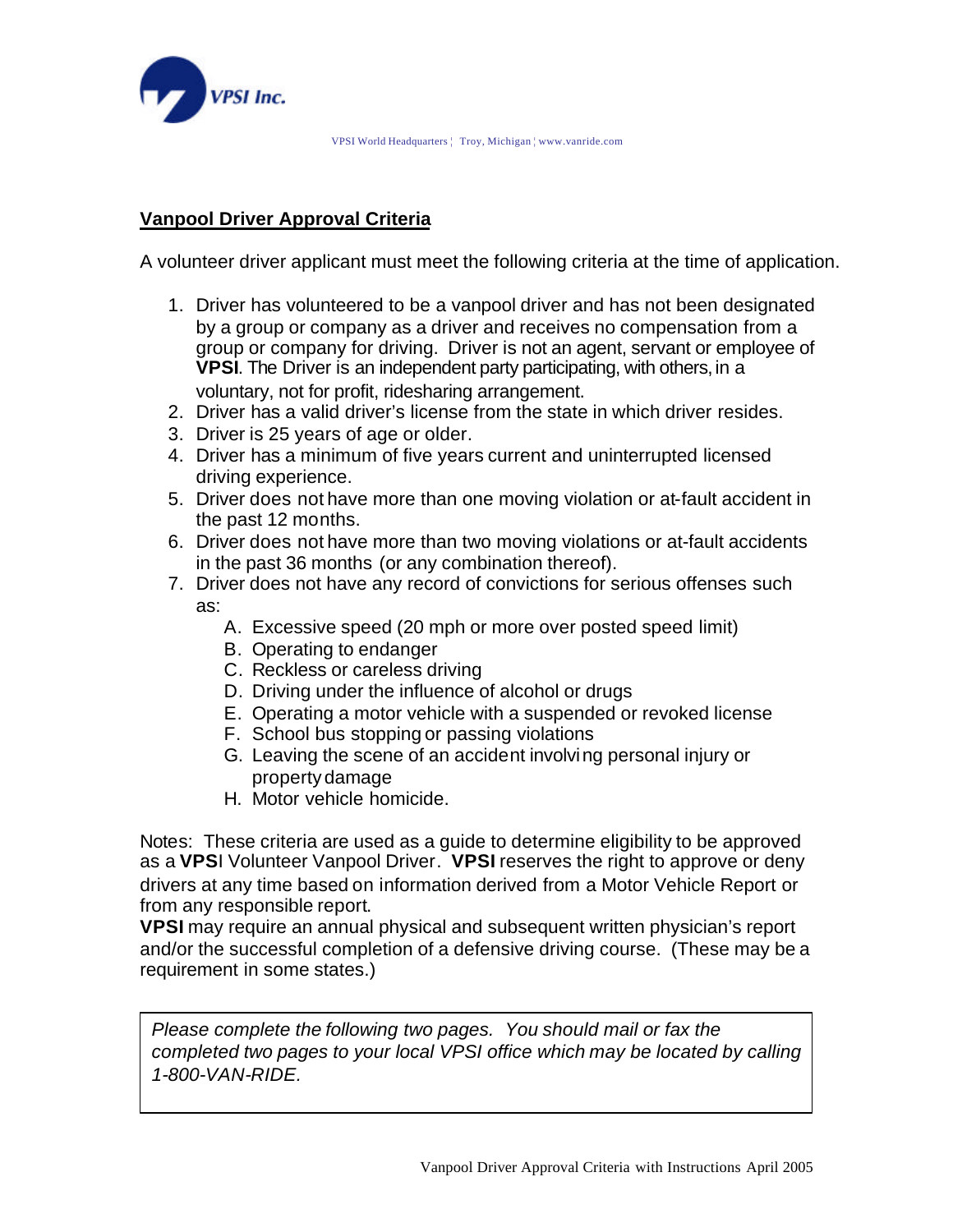

## **Volunteer Driver Application**

*For approval as a VPSI: (please indicate below with an "X")*

\_\_\_\_\_\_\_ Primary Driver

\_\_\_\_\_\_\_ Alternate Driver for: Van Number: \_\_\_\_\_\_\_\_\_\_\_\_\_\_\_\_\_\_\_ or

Primary Driver's Name: \_\_\_\_\_\_\_\_\_\_\_\_\_\_\_\_\_\_\_\_\_\_\_\_\_

### **Thank you for your interest in vanpooling and offering to be a volunteer driver.**

Please complete this application thoroughly and legibly. VPSI, Inc. will use the information provided in this application to determine if you meet VPSI Vanpool Driver Criteria and to assess whether you qualify to be approved as a volunteer driver.

|                             | <b>First Name</b>                                                         | <b>Middle Name</b>              |            |       | <b>Last Name</b>                             |                                                                                                                   |
|-----------------------------|---------------------------------------------------------------------------|---------------------------------|------------|-------|----------------------------------------------|-------------------------------------------------------------------------------------------------------------------|
|                             |                                                                           |                                 |            |       |                                              |                                                                                                                   |
|                             | <b>Street Address</b>                                                     | <b>Years at this Address</b>    |            |       |                                              |                                                                                                                   |
| Home Info                   |                                                                           |                                 |            |       |                                              |                                                                                                                   |
|                             | City                                                                      |                                 |            | State | Zip                                          | Home Phone                                                                                                        |
|                             |                                                                           |                                 |            |       |                                              |                                                                                                                   |
|                             | County of                                                                 | <b>Preferred E-Mail Address</b> |            |       |                                              | <b>Cell Phone</b>                                                                                                 |
|                             | Previous Home Address (if less than 5 years at current address)           |                                 |            | City  |                                              | State<br>Zip                                                                                                      |
| <b>Work Info</b>            | <b>Employer Name</b>                                                      |                                 | Department |       | Years at this<br>Employer                    | Work Hours (Start-End)                                                                                            |
|                             | <b>Street Address</b>                                                     |                                 |            |       | <b>Work Phone</b>                            |                                                                                                                   |
|                             | City                                                                      |                                 | State      |       | Zip                                          | Monthly Mileage Allowance                                                                                         |
| <b>Driving Info</b>         | <b>Birth Date</b>                                                         | <b>IDriver's License Number</b> |            |       | State                                        | Dr. Lic. Expiration Date                                                                                          |
|                             | <b>Total Years Current and Uninterrupted</b><br><b>Driving Experience</b> |                                 |            |       |                                              | Total Years Licensed in Current State If less than 5 years, Indicate the previous State(s)<br>(most recent first) |
|                             | Name of your Automobile Insurance Co                                      | <b>Policy Number</b>            |            |       | Previous State(s) Driver's License Number(s) |                                                                                                                   |
|                             |                                                                           | <b>Expiration Date</b>          |            |       |                                              |                                                                                                                   |
| Emergency<br><b>Contact</b> | Name                                                                      |                                 |            |       | Relationship                                 | <b>Home Phone</b>                                                                                                 |
|                             | <b>Street Address</b>                                                     |                                 |            |       |                                              | <b>Work Phone</b>                                                                                                 |
|                             | City                                                                      |                                 |            | State | Zip                                          | Cell Phone                                                                                                        |

### **Disclosure Statement and Signature of Applicant**

A. I have been provided a list of VPSI Vanpool Driver Approval Criteria and to the best of my knowledge I meet the criteria at the time of this application.

B. Everything stated in this application is true to the best of my knowledge. I understand that VPSI will only use this information to determine whether or not to approve me as a volunteer driver. VPSI may verify any information that I have provided.

C. I authorize VPSI to obtain and review my driving record now and for as long as I am driving vehicles owned or managed by VPSI.

## **Applicant Signature: X \_\_\_\_\_\_\_\_\_\_\_\_\_\_\_\_\_\_\_\_\_\_\_\_\_\_\_\_\_\_\_\_\_\_\_\_ Date: \_\_\_\_\_\_\_\_\_\_\_\_\_\_\_\_\_**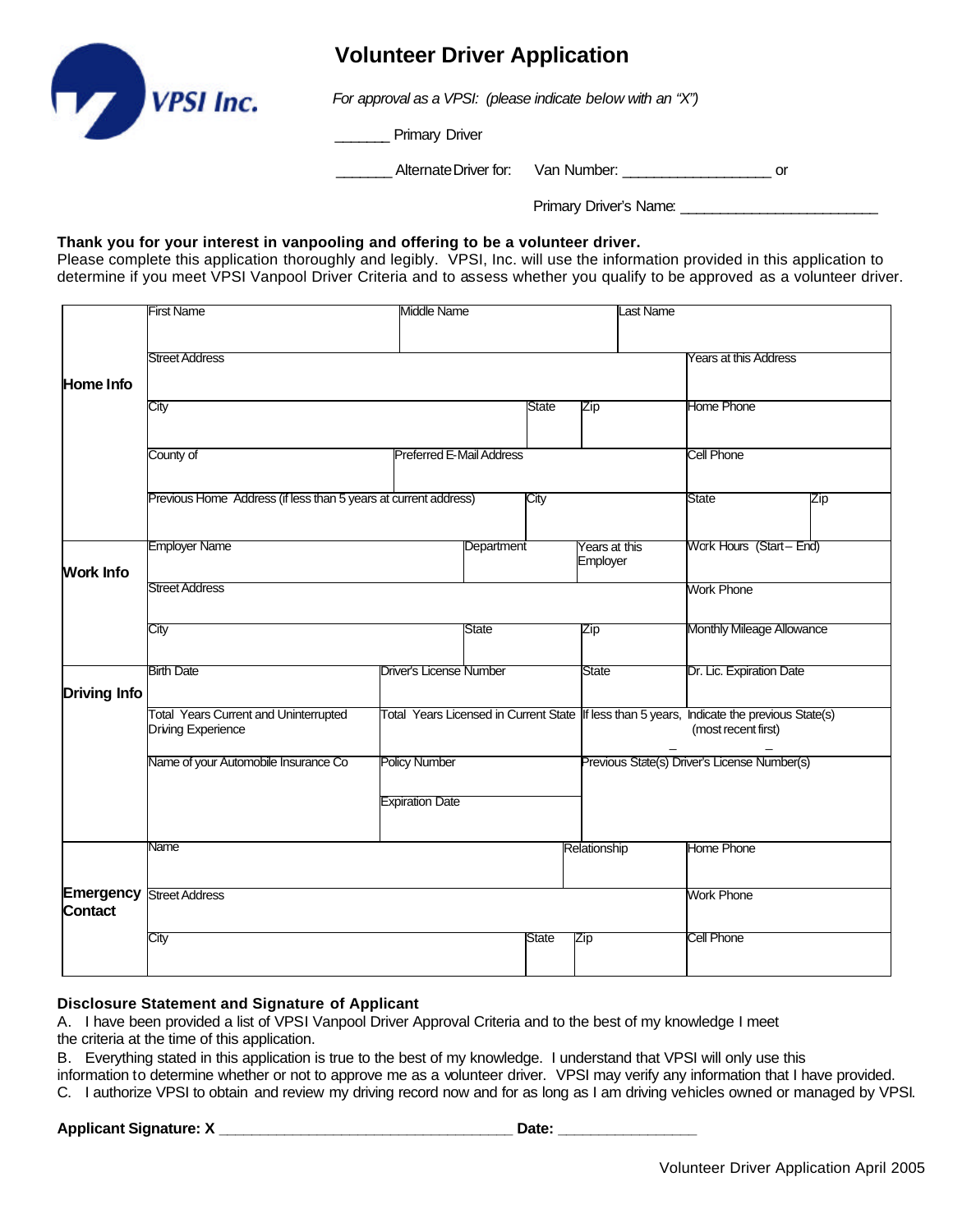

VPSI World Headquarters ¦ Troy, Michigan ¦ www. vanride.com

### **DRIVING AND CREDIT RECORDS**

### **DISCLOSURE OF INTENT TO OBTAIN CONSUMER REPORTS OF A DRIVING RECORD AND A CREDIT REPORT**

In compliance with the Fair Credit Reporting Act, VPSI, Inc. ( **VPSI** ) hereby notifies you that to determine eligibility and give approval to become a primary volunteer driver and drive a vehicle owned or managed by **VPSI**, **VPSI** will request a consumer report from a Consumer Reporting Agency ( CRA ) . The consumer reports will be limited to a driving record and a credit report and this Disclosure of Intent will only be used to obtain a driving record and a credit report.

#### **ACKNOWLEDGEMENT OF RECEIPT OF DISCLOSURE AND CONSENT OF AUTHORIZATION TO OBTAIN CONSUMER REPORTS – DRIVING RECORD AND A CREDIT REPORT**

I acknowledge by my signature below that I have received this copy of the "Disclosure of Intent to Obtain Consumer Reports."

I voluntarily consent to authorize **VPSI** to obtain consumer reports consisting of my driving record and my credit report in connection with my application to become a primary volunteer driver and drive a vehicle owned or managed by **VPSI**.

I understand and agree that I can revoke this acknowledgement, consent and authorization only in writing and the revocation will be effective only upon receipt.

Signature Date

Print Full Name Print Maiden Name or other Names under Which Records May Be Listed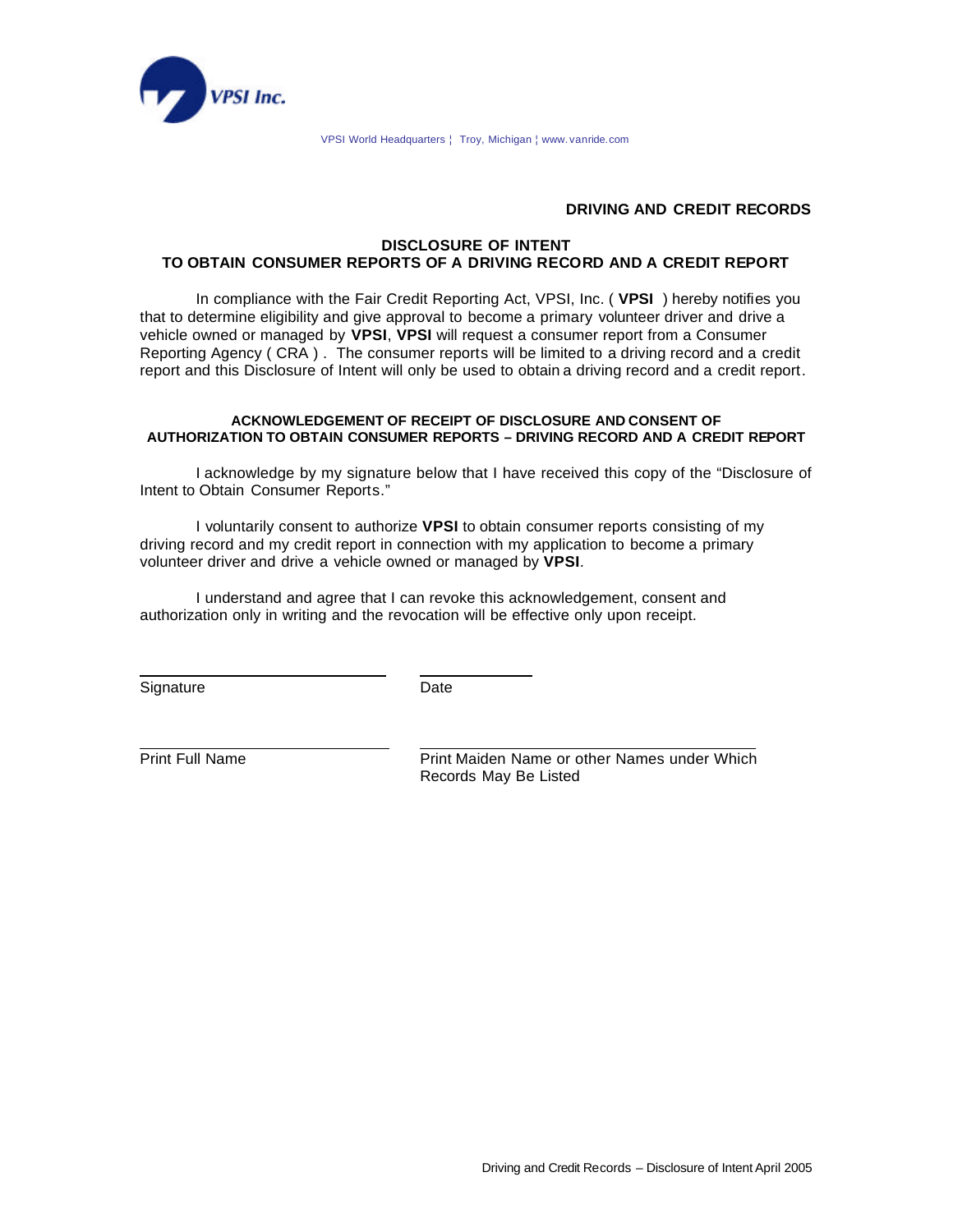

## **Volunteer Driver Agreement**

Van Number VIN

This Agreement is between (1) the approved volunteer driver, (hereinafter called **"Driver"**), whose signature appears below, and (2) VPSI, Inc., (hereinafter called **"VPSI"**). This agreement shall become effective on the date it is accepted by **VPSI**, as evidenced by the signature of its authorized representative.

#### **I. DEFINITION OF TERMS**

As used in this Agreement, the following terms are defined as indicated below:

A. The **Driver** is a person who has been approved, in writing, by VPSI as the **Driver** and has signed this Agreement.

B. An **Alternate Driver** is a person who has been approved, in writing, by VPSI as an **Alternate Driver** and has signed an Alternate Volunteer Driver Agreement.

C. The **Driver** and an **Alternate Driver** are vanpool participants who volunteered to be the approved **Driver** or an **Alternate Driver** and each: 1) has and maintains a valid driver's license, 2) has a minimum of five vears current and uninterrupted licensed driving experience, 3) is twenty-five years of age or older, 4) has and maintains a driving record acceptable to **VPSI** and, 5) **has been issued written approval by VPSI to operate vehicles provided by VPSI.**

D. The **Driver** and an **Alternate Driver** volunteered to be a vanpool driver and have not been designated by a group or company as a driver and each receives no compensation from a group or company for driving. The **Driver** or an **Alternate Driver** is not an agent, servant or employee of **VPSI**. The **Driver** or an **Alternate Driver** is an independent party participating, with others, in a voluntary, not for profit, ridesharing arrangement.

E. Any vehicle assigned by VPSI under this Agreement is the property of **VPS** and this Agreement is a contract to permit use of the vehicle only by the **Driver** or an **Alternate Driver** who are each in possession of written approval issued by **VPSI** to operate a vehicle provided by VPSI, and only to be used as provided herein.

### **II. REPRESENTATIONS AND AGREEMENTS BY THE PARTIES**

Each of the parties makes certain representations and agrees to terms, conditions, actions and requirements as specified below:

A. **Driver** represents and agrees that he/she:

1. Will participate  $\ln a$  **VPSI** commuter  $\tan b$  as  $\infty$  lunteer driver and will use the vehicle to pick up, transport and deliver other vanpool participants to and from their residences (or other locations agreed to by **Driver** and the passengers) and their places of employment (or other locations agreed to by **Driver** and the passengers), and further agrees use of the vehicle for the purposes permitted under this Agreement will not be construed as "driving for hire or being engaged in transportation as a business."

2. Has an appropriate, valid driver's license to operate the vanpool vehicle and further, will comply with any restrictions to such license.

- 3. Will immediately advise **VPSI** in the event of:
	- a. Cancellation, lapse or change of the license of **Driver**.
	- b. Termination of **Driver's** principal employment.

4. Has viewed the **VPSI** safety video, "The Vanpool Difference" and will, when requested by **VPSI**, be available to participate in a basic driver training or safety awareness orientation offered by **VPSI** or a designated agent, and will cooperate at any time with respect to obtaining the motor vehicle driving record of **Driver**.

5. Shall not consent to or allow the use of the vehicle by anyone other than an **Alternate Driver** in possession of written approval from **VPSI**.

6. Will return the vehicle to **VPSI** in the same condition, and with all the equipment and documents, as when delivered. Upon delivery and return of the vehicle, **Driver** and **VPSI**, or their respective agents, shall inspect the vehicle and execute a jointly-signed report on its condition. Damage, that is not attributable to a reported accident or collision/comprehensive claim supported by appropriate written reports, will be the sole responsibility of **Driver**. Driver is not responsible for ordinary wear and tear or damage which is the subject of a pending collision or comprehensive insurance claim.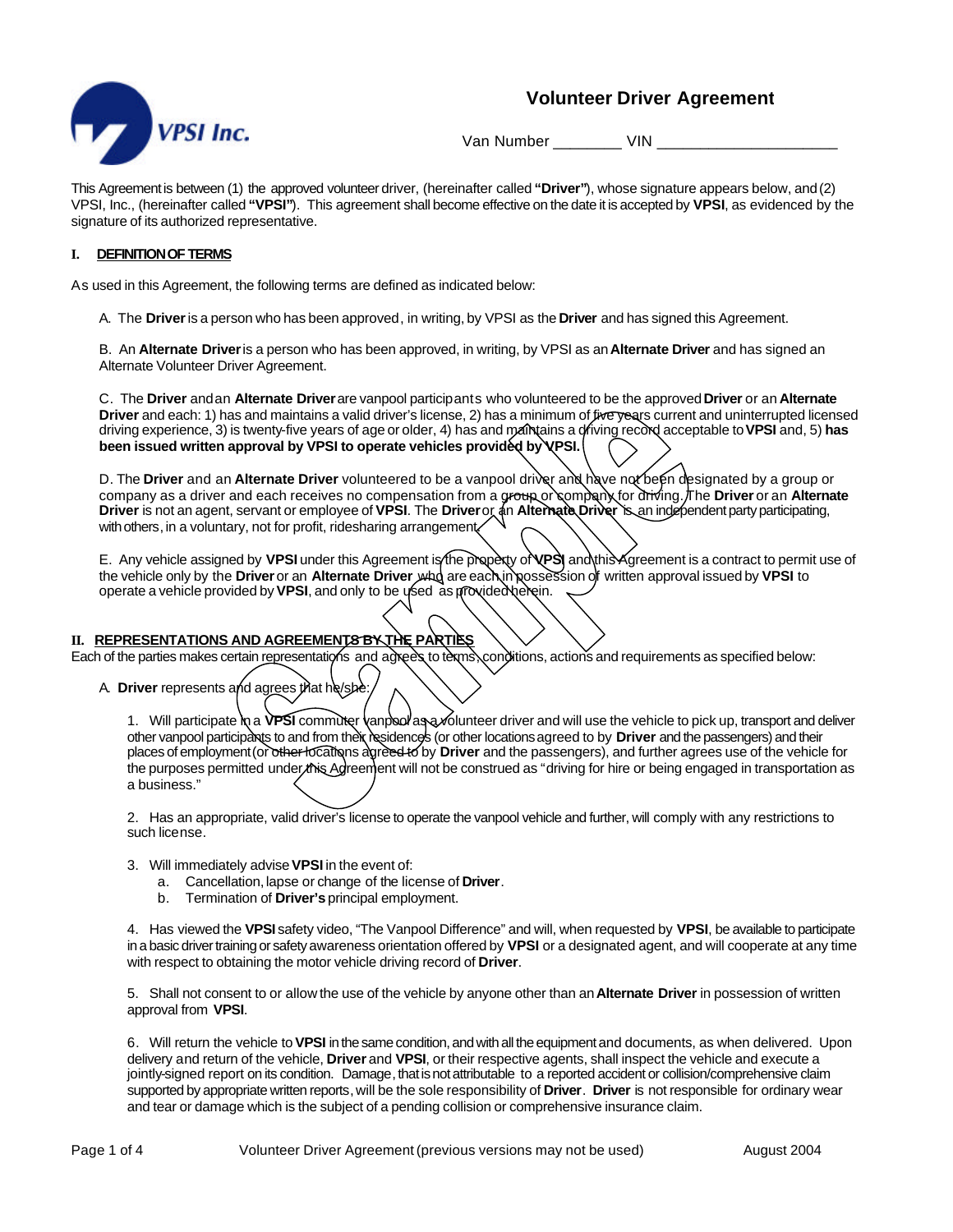- 7. Is responsible for obtaining maintenance service and will:
	- a. Maintain a clean vehicle exterior and interior.
	- b. Purchase gasoline for the vehicle at major name-brand service stations.
	- c. Comply with recommended or required maintenance service in accordance with **VPSI** instructions, including those contained in the **VPSI** Preventive Maintenance Coupon Book.
	- d. Check and adjust all tire pressures to conform to manufacturer's specifications particular to the vehicle (as found on the placard or sticker attached to the driver door post, driver door edge, fuel door or glove box).
	- e. Obtain **VPSI** authorization prior to having any other maintenance or repair performed, **except** for individual items of less than \$25 such as engine oil, anti-freeze, transmission fluid, wiper blades, fuses, bulbs or headlights which are necessary for the safe operation of the vehicle; and **except** for the use of the Preventive, Emergency or State Inspection Coupons in the **VPSI** Preventive Maintenance Coupon Book.
- 8. Will not drive outside of a 200-mile radius of **Driver's** home without specific written approval, in advance, from **VPSI**.
- 9. Will operate the vehicle in accordance with all applicable laws, ordinances, rules and regulations.

10. Will be solely responsible for any violation, fee or any other cost related to a violation resulting from the use or operation of the vehicle.

11. Will notify **VPSI** within 24 hours of any moving violation by **Driver** involving the operation of any vehicle and will send to **VPSI**, proof of the resolution of any violation involving a vehicle provided by **VPSI**, within thirty (30) days of such resolution.

- 12. Will, in the case of any incident or accident or any other loss or damage to of involving the vehicle:
	- a. Immediately notify and provide information to **VPSI** or the designated agent of **VPSI**, regarding any incident or accident involving bodily injury or property damage or, in the event **VPS** cannot be potified, report to the Insurance Company in accordance with published accident reporting instructions.
	- b. Provide a written accident report to **VPSI** within 24 hours of the incident or accident.
	- c. Cooperate fully with **VPSI**, its insurer and other agents or representatives of **VPSI** in all incident or accident investigations and/or settlements.

13. **Driver** further represents and agrees:

- a. To pay VPSI, for vehicle expenses, related services, and other fees in accordance with the terms of this agreement.
- b. To pay other charges which may be due VPSI, including but not limited to applicable sales tax, excess mileage charge as described below, or non-sufficient funds charge of \$40 for any payment returned for non-sufficient funds.
- c. To forward payments to **VPSI**, for the full amount due. Payments must be received by **VPSI** by the fifth calendar day of the month covered by the invoice from **VPS**No avoid a late charge.
- d. Late fees will be assessed to the unpaid balance at a periodic (monthly) late fee rate of 2% when the payment is received after the fifth calendar day of the month covered by the invoice from VPSI.
- e. Payments shall be applied first to late fees and then to the unpaid balances of each product or service purchased, in the order in which it was purchased.
- f. All charges will be deemed final and binding unless disputed in writing within forty-five (45) days of the invoice date. All disputed charges must be paid pending dispute resolution.
- g. If **Driver** defaults on this Agreement, or any other lending agreement between **Driver** and **VPSI**, by not paying any balance when due, or breaching any other term of this Agreement, then **VPSI** may terminate this account, demand immediate payment of the entire balance, and start collection proceedings, subject to any notice of default and right to cure required by state law. To the extent not prohibited by applicable law, **Driver** agrees to pay all collection costs, including reasonable attorney's fees.
- h. The amount due **VPSI**may be changed at any time by **VPSI** upon 30 days advance written notice from **VPSI**.

|                                                                | $\overline{a}$ |
|----------------------------------------------------------------|----------------|
| miles                                                          | $\overline{1}$ |
| (Applies to miles used in excess of Monthly Mileage Allowance) |                |
| 4. Collision Deductible Per Occurrence\$                       |                |

B. **VPSI** represents and agrees it:

1. Will provide a vehicle for the purpose of operating a vanpool and will render such other reasonable assistance as may be required for the functioning of the vanpool.

2. Will, at its expense, provide vehicle licensing, vehicle registration and vehicle maintenance.

Page 2 of 4 Volunteer Driver Agreement (previous versions may not be used) August 2004

Initials of Driver / Date\_\_\_\_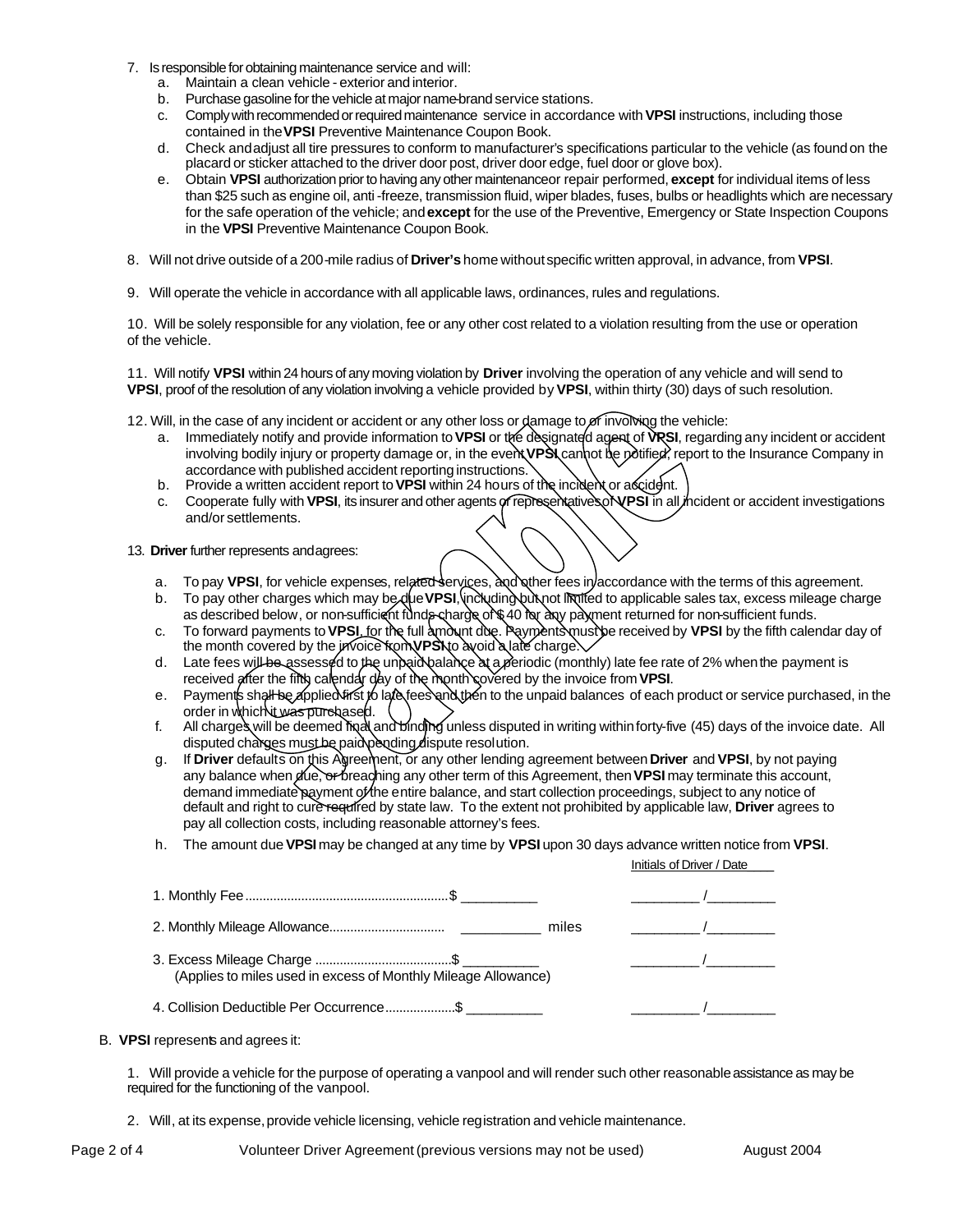3. Will, upon review and approval of original paid receipts, reimburse **Driver** for maintenance or repair expenses incurred, as provided for in this Agreement.

4. Will allow only the **Driver** or an **Alternate Driver** limited personal use of the vehicle outside of normal commuting periods as described in Section II. A. 8. of this Agreement.

5. Will credit **Driver** on a prorated basis, based upon a 30-day month, for the period of time that the vehicle is inoperable due to accident damage or mechanical failure, until such time as a back-up vehicle is made available by **VPSI** or its agent.

6. Will be responsible, up to a reasonable amount, for the cost of arranging to have the vehicle towed to the nearest authorized service facility when the vehicle is inoperable.

7. Will, at its expense, provide automobile liability insurance, state authorized self-insurance, excess liability insurance, or a combination thereof, equal to a combined single limit (CSL) of \$1,000,000.00 to protect **Driver** and **Alternate Driver**, while operating a vehicle provided by **VPSI**, from claims made by others for bodily injury (including death) and property damage.

This insurance will not apply to: 1) any obligation for which **Driver**, **Alternate Driver**, or any insurance carrier may be held liable under any workers' compensation law or any similar law, rule or regulation, 2) any obligation assumed by **Driver** or **Alternate Driver** under any expressed or implied contract, 3) uninsured motorist protection, underinsured motorist protection, no-fault benefits, personal injury protection, or medical payments, except where required by law, and then only to the minimum financial responsibility required by applicable law, or 4) any liability of **Driver**, **Alternate Driver**, or any employer of **Driver** or **Alternate Driver**, arising while the vehicle is being operated or used during **UNAUTHORIZED USE**  as defined in Section II. C.1.

8. Will assume the risk of loss of or damage to a vehicle provided by **VPSI** under this Agreement in excess of the deductible, except if such loss or damage occurs while the vehicle is being used or operated during **UNAUTHORIZED USE** as defined in Section II. C.1.

9. Will indemnify, hold harmless and defend **Driver** and **Alternate Driver** against insured claims resulting from the operation of a vehicle provided by **VPSI**, except during**UNAUTHORIZED USE** as defined inSection II. C. 1.and equal to an amount as described in Section II. B. 7.

C. The Parties further agree:

1. The operation of a vehicle by any person with the knowledge or consent of **Driver** or **Alternate Driver** under any of the following conditions, hereinafter called **UNAUTHORIZED USE**, constitutes a material breach of this Agreement, and **VPSI**  insurance does not apply to any liability arising from such use. **UNAUTHORIZED USE** includes but is not limited to:

- **a. USE OF THE VEHICLE BY ANYONE OTHER THAN THE DRIVER OR AN ALTERNATE DRIVER IN POSSESSION OF WRITTEN APPROVAL FROM VPSI.**
- b. Use or evidence of use, of the vehicle  $\cancel{b}$  any person under the influence of narcotics or intoxicants, including any person who knowingly is adversely affected by medicines or prescriptions.
- c. Driving in any race  $\beta$  speed test or contest.
- d. Use of the vehicle to propel or tow any trailer or other vehicle.
- e. Driving upon other than paved or suitably graded public highways, private roads, and driveways; or under or upon tunnels and bridges posted with insufficient clearance or weight capacity.
- f. Carrying passengers for hire, or any business or commercial use of the vehicle.
- g. Driving outside the borders of the United States.
- h. Parking the vehicle overnight other than at the residence of **Driver, Alternate Driver** or a vanpool participant without prior written approval from **VPSI**.
- i. Use of the vehicle 1) without making a reasonable effort to ensure all occupants, including the **Driver** or **Alternate Driver**, are wearing their seat belts, 2) by more passengers than there are seat belts, and 3) without requiring occupants to comply with applicable seat belt laws and child restraint laws.
- j. Transporting formal groups, such as church groups, scout troops, athletic teams, etc.
- k. Transportation of any property deemed hazardous by reason of being flammable, explosive, fissionable or corrosive; or any contraband material.
- l. Loading the vehicle beyond the manufacturer's stated passenger and/or weight capacity.
- m. Leaving the vehicle and failing to remove all keys; failing to close and lock all doors and windows; and otherwise contributing to the vandalism or theft of the vehicle.
- n. Use of the vehicle in the commission of a crime or illegal activity.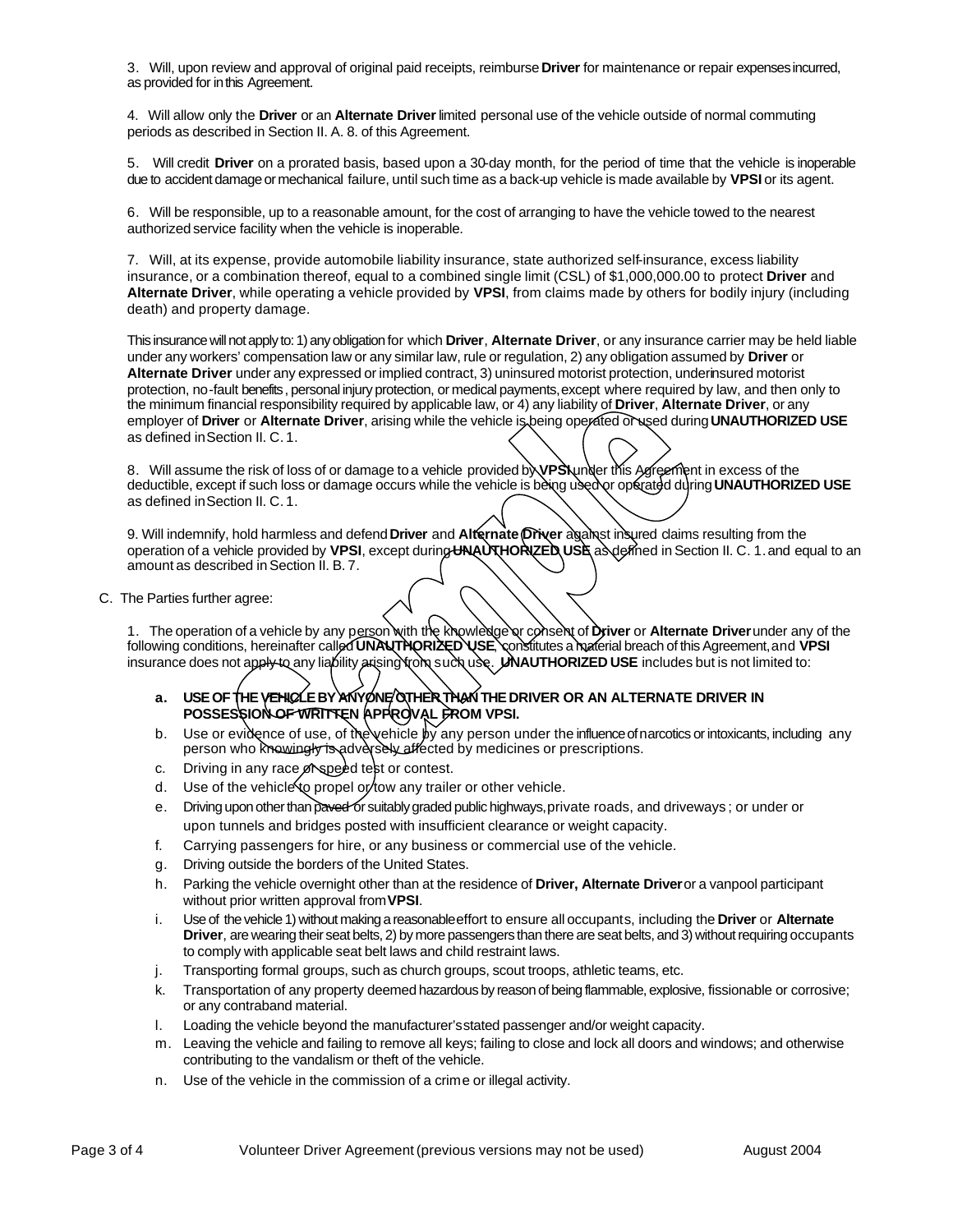- o. Use or abuse of the vehicle by **Driver, Alternate Driver** or vanpool participant who, as a result of reckless misconduct or gross negligence, damages the vehicle or causes injury or property damage to others.
- p. Use of any cell phone device (including a hands free cell phone) or personal audio or video equipment by the **Driver** or **Alternate Driver** while operating the vehicle.
- 2. This Agreement shall be terminated by:
	- a. **Driver** giving **VPSI** thirty (30) days notice, in writing, unless waived, in writing, by **VPSI**.
	- b. **VPSI** giving thirty (30) days notice, in writing, to **Driver**, without cause.
	- c. **VPSI** giving twenty-four (24) hours notice, in writing, to **Driver** for cause.

3. Upon the termination of this Agreement, the **Driver** will arrange for and/or pay the cost of the return of the vehicle, any accessories and all documents pertaining to it, to the **VPSI** Customer Service Center location shown below or another location designated by **VPSI** and agreed to by **Driver**.

- 4. This Agreement may not be assigned without prior written consent by **VPSI**.
- 5. **VPSI** insurance applies only to vehicles supplied by **VPSI** under this Agreement.

6. **VPSI** shall not be responsible to **Driver**, **Alternate Driver** or others for any loss of income, inconvenience or other damages sus tained as a result of an interruption of services to be furnished by **VPSI**.

7. It is expressly understood neither **VPSI** nor its insurance company will be responsible for any person's property lost, stolen, or damaged in or from the vehicle.

8. This Agreement embodies the entire Agreement between the parties with respect to the transactions contemplated. Any prior agreements, representations or warranties between the parties other than those set forth in this Agreement are rescinded. This Agreement may not be modified or altered except in writing by Addendum attached hereto and signed by both **Driver** and **VPSI.**

9. Any provision of the Agreement which is prohibited or  $\phi$ nenforceable in any jurisdiction shall, as to such jurisdiction, be ineffective only to the extent of such prohibition or unenforceability without invalidating the remaining portions hereof or affecting the validity or enforceability of such provisions in any other jurisdiction.

10. All notices and/or correspondence shall be addressed to:

| <b>Driver</b>                                              |
|------------------------------------------------------------|
| Please print name and home address                         |
|                                                            |
|                                                            |
|                                                            |
|                                                            |
| Agreed to this ______ day of _____________, 20 ____<br>by: |
| <b>Driver's Signature</b>                                  |

*Please print name and home address* 1220 Rankin Drive Troy, MI 48083-6004

\_\_\_\_\_\_\_\_\_\_\_\_\_\_\_\_\_\_\_\_\_\_\_\_\_\_\_\_\_\_\_\_

\_\_\_\_\_\_\_\_\_\_\_\_\_\_\_\_\_\_\_\_\_\_\_\_\_\_\_\_\_\_\_\_

\_\_\_\_\_\_\_\_\_\_\_\_\_\_\_\_\_\_\_\_\_\_\_\_\_\_\_\_\_\_\_\_\_

**Driver VPSI, Inc.** World Headquarters

**VPSI, Inc.** Customer Service Center (at below address)

\_\_\_\_\_\_\_\_\_\_\_\_\_\_\_\_\_\_\_\_\_\_\_\_\_\_\_\_\_\_\_\_\_\_\_\_\_\_\_\_\_\_ **VPSI, Inc.** Title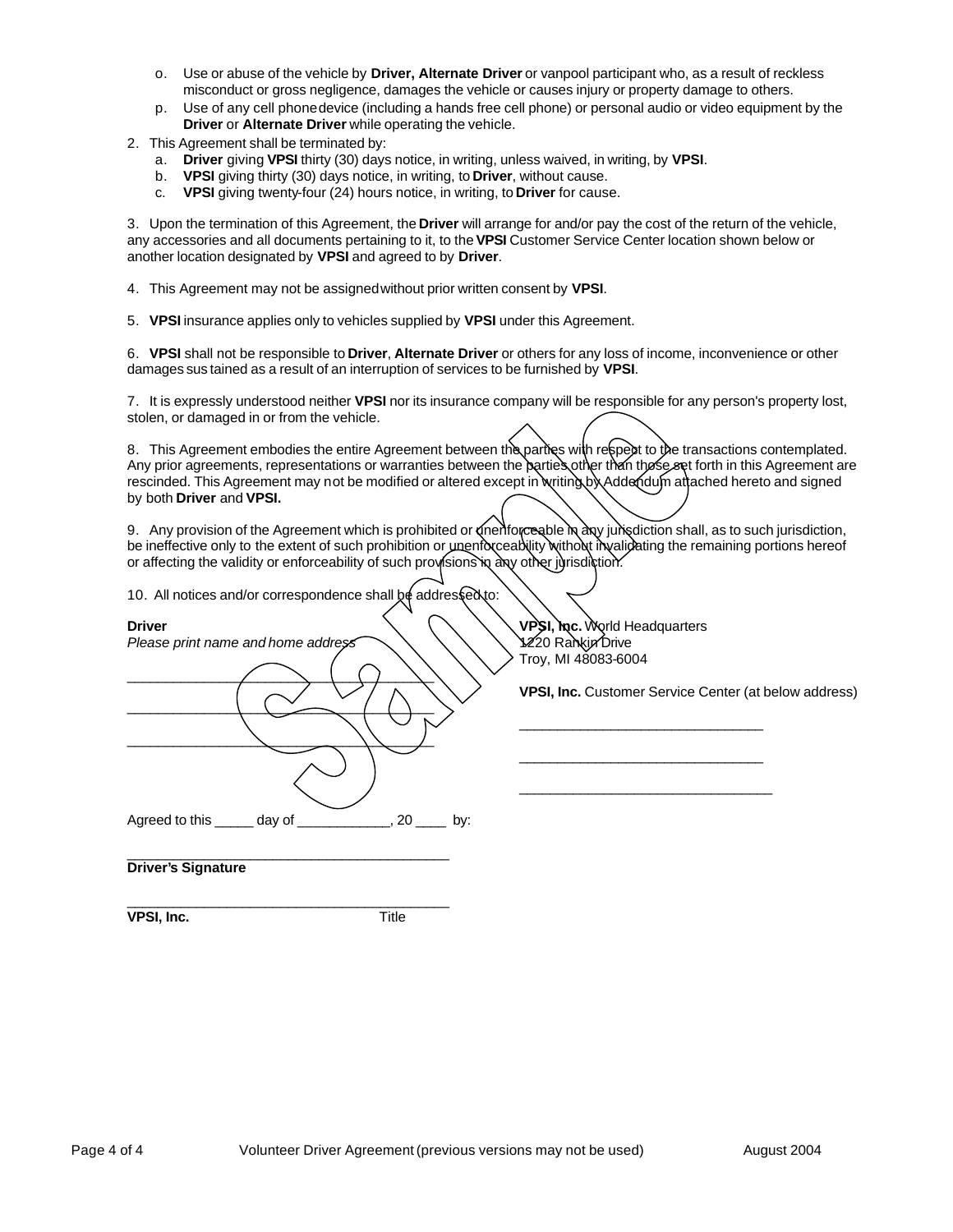

\_\_\_\_\_\_\_\_\_\_\_

## **Wright Express MasterCard Application / Change Request**

|                                                                                                                                                                                                                 | Billing Name (coordinator/provider only)                                                                                                                                                                                                                                                                                                                                                                                                                                             | Vanpool #                                                                                                   |  |  |  |  |
|-----------------------------------------------------------------------------------------------------------------------------------------------------------------------------------------------------------------|--------------------------------------------------------------------------------------------------------------------------------------------------------------------------------------------------------------------------------------------------------------------------------------------------------------------------------------------------------------------------------------------------------------------------------------------------------------------------------------|-------------------------------------------------------------------------------------------------------------|--|--|--|--|
| Driver's Name                                                                                                                                                                                                   |                                                                                                                                                                                                                                                                                                                                                                                                                                                                                      | Customer Account #                                                                                          |  |  |  |  |
| Please Check One:<br><b>Change Request</b><br><b>Original Application</b><br><i>or</i><br><b>Requested Start Date</b><br><b>Requested Change Date</b><br><b>What Are Your Monthly ConnectCard Requirements?</b> |                                                                                                                                                                                                                                                                                                                                                                                                                                                                                      |                                                                                                             |  |  |  |  |
| Please use the following formulas to estimate your monthly mileage.                                                                                                                                             |                                                                                                                                                                                                                                                                                                                                                                                                                                                                                      |                                                                                                             |  |  |  |  |
| <b>Estimate</b><br>Your<br><b>Total</b><br><b>Commute</b><br><b>Miles</b>                                                                                                                                       | Enter your<br>Enter your average number of<br><b>Daily Round Trip</b><br><b>Monthly Commute Days</b><br><b>Commute Miles</b><br>in this box.<br>in this box<br>(Use the table below.)<br>$\mathbf{1}$<br>2<br>3<br>X<br>=<br>If your normal work week<br>your average commute days each month are<br>is<br>5 day work week<br>22 days/month<br>4/10 weekly schedule<br>18 days/month<br>9/80 biweekly schedule<br>20 days/month                                                      | Multiply Box 1 times Box 2 to<br>obtain an estimate of your<br><b>Total Monthly Commute</b><br><b>Miles</b> |  |  |  |  |
|                                                                                                                                                                                                                 | Please use the following formulas to estimate your monthly fuel expense.                                                                                                                                                                                                                                                                                                                                                                                                             |                                                                                                             |  |  |  |  |
| <b>Estimate</b><br>Your<br><b>Total</b><br><b>Cost of</b><br><b>Fuel</b>                                                                                                                                        | <b>Average Miles per</b><br>Gallon (MPG)<br><b>Total Monthly</b><br>Estimated<br><b>Commute Miles</b><br>for Your Van<br><b>Cost Per Gallon</b><br>(from Box 3 above)<br>(Use the table below.)<br>3<br>4<br>5<br>X<br>÷<br>=                                                                                                                                                                                                                                                        | Box 3 divided by Box 4<br>multiplied by Box 5<br>estimates your<br><b>Total Fuel Cost</b><br>6              |  |  |  |  |
|                                                                                                                                                                                                                 | If your Van is a<br>12,14, or 15 passenger Dodge, Ford or Chevy (Bench or Luxury)<br>8, 9, or10 passenger Dodge, Ford or Chevy (Bench or Luxury)<br>Safari, Astro, or Caravan Minivan                                                                                                                                                                                                                                                                                                | your estimated MPG is<br>$13 \text{ mpg}$<br>$15$ mpg<br>$20$ mpg                                           |  |  |  |  |
| <b>Estimate</b><br>Your<br><b>Individual</b><br><b>Allocated</b><br><b>Costs</b>                                                                                                                                | <b>Estimate Your Total Costs Here</b><br>The price of fuel may vary greatly within a month, or from<br><b>Fuel</b> (from Box 6 Above)<br>S<br>month to month. You may consider adding 10% -20% to<br>Washing<br>\$<br>your overall estimate to compensate for fluctuations in fuel<br>costs, and other factor. We encourage you to contact your<br>┿<br>Parking<br>\$<br>local VPSI office at (800) VAN RIDE for advice on<br>estimating fuel expenses<br>$^+$<br>\$<br><b>Tolls</b> |                                                                                                             |  |  |  |  |
| <b>Total</b><br><b>Cost</b>                                                                                                                                                                                     | Add together the Individual Allocated Costs in the above<br>section, and round to the nearest \$5.00 to obtain your<br><b>Total ConnectCard Monthly Allowance</b>                                                                                                                                                                                                                                                                                                                    |                                                                                                             |  |  |  |  |

I understand that ConnectCard funds will not be available unless VPSI receives my payment or vouchers no later than the  $5<sup>th</sup>$  day of the month. Applications are valid for 60 days from the date below.

Signature Date:

*For mailing instructions, call you local VPSI office or 1-800-VAN RIDE or Fax to 248-597-3577*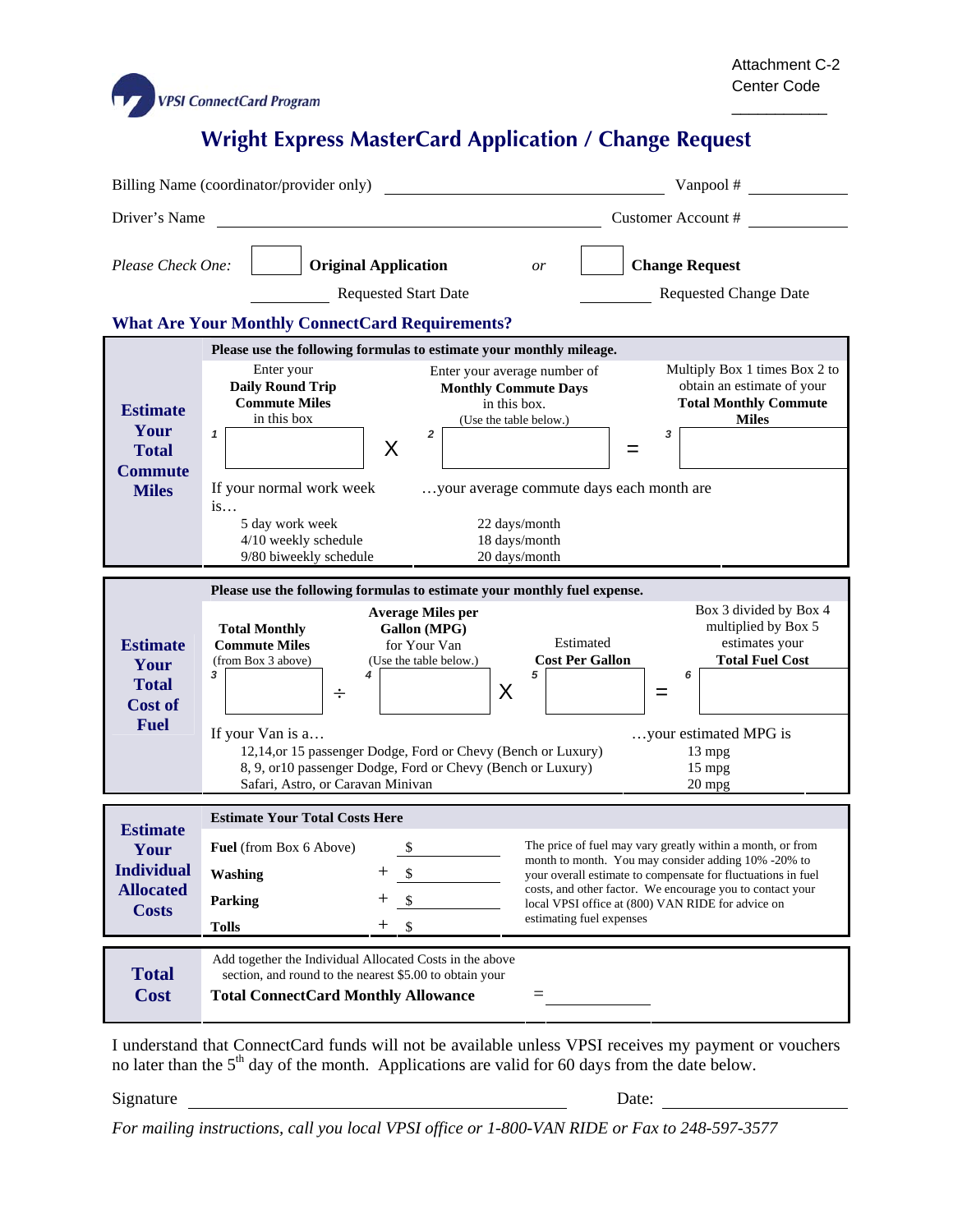

## **Addendum to VPSI Volunteer Driver Agreement Wright Express MasterCard**

It is understood that VPSI will issue the Driver, whose signature appears below, a ConnectCard to be used for purchasing fuel, parking, tolls and vehicle washes for said vanpool as described in VPSI's Volunteer Driver Agreement. The ConnectCard monthly allowance, which is established by the Driver, is due and payable, in advance, to VPSI each month.

In addition to the terms and amount stipulated in the Volunteer Driver Agreement (Section II.A.), the Driver agrees to accept full financial responsibility for any and all charges to, or associated with, the ConnectCard account. The Driver also acknowledges that changes to the monthly allowance can be made by VPSI, at its discretion, without notice, for cause.

The Driver authorizes VPSI to charge the ConnectCard monthly allowance on its VPSI vanpool account invoice on or about the 15th day of the month prior to the actual usage. Further, authorization is granted to VPSI to reconcile the vanpool account monthly and to credit or charge the actual usage difference to the account.

The Driver agrees to notify the issuer of the ConnectCard (Wright Express Financial Services) and VPSI, immediately, if the card is lost, stolen or damaged and agrees to pay a \$40.00 replacement card fee to VPSI in such an event. Failure to notify VPSI, Inc. and Wright Express within 24 hours may result in driver forfeiting his/her protection from fraudulent use of the card. The VPSI account must be paid in full, including the ConnectCard monthly allowance, no later than the 5th of the month or the card will automatically be deactivated. VPSI will endeavor to notify the Driver, of the deactivation. To reactivate the card, the account must be paid in full including a reactivation fee. The Driver agrees to pay the reactivation fee of \$40.00, which will be assessed to the account. If the card is deactivated more than three times in any twelve month period, it is understood that VPSI may deny reactivation of the ConnectCard.

The ConnectCard is the sole property of VPSI, Inc. and must be returned to VPSI upon request. VPSI reserves the rights to amend, suspend, or modify the ConnectCard Program upon written notice to the Driver.

|                        | Date: _____________________ |  |  |  |
|------------------------|-----------------------------|--|--|--|
|                        |                             |  |  |  |
| For VPSI Internal Use: |                             |  |  |  |
|                        |                             |  |  |  |
|                        | Date Issued: ______________ |  |  |  |
|                        | Date Returned: ___________  |  |  |  |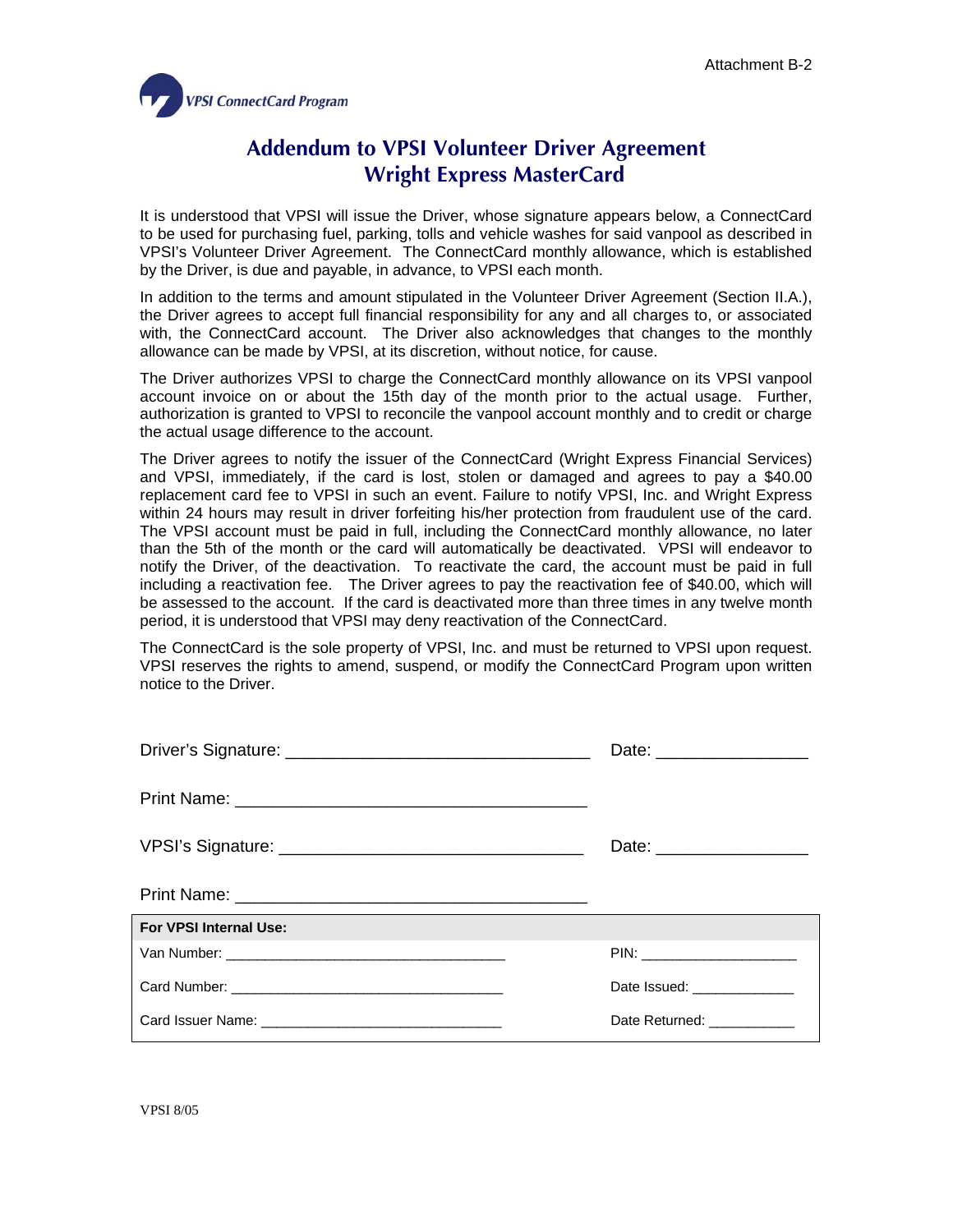

## **ADDENDUM to Volunteer Driver Agreement**

 **VAN NUMBER\_\_\_\_\_\_\_\_\_\_ VIN\_\_\_\_\_\_\_\_\_\_\_\_\_\_\_\_\_\_\_\_\_** 

This addendum shall be applied to the **Volunteer Driver Agreement** between **Driver**, as identified below, and **VPSI, Inc.** (hereafter referred to as **VPSI**) and is incorporated in that **Agreement** by reference.

## VANPOOL RIDERSHIP REPORT

Volunteer **Driver** hereby acknowledges and agrees to the following:

- The Volunteer **Driver** will maintain a monthly Vanpool Ridership Report indicating the information required on the report form supplied by **VPSI**.
- The Volunteer **Driver**, or appointed vanpool member, must submit the monthly Vanpool Ridership Report to **VPSI** no later than the 5<sup>th</sup> of the following month.
- All information submitted on the Vanpool Ridership Report must be true and accurate.
- Failure to submit the Vanpool Ridership Report to **VPSI** by the due date of each month may result in **VPSI** terminating the vanpool.
- All provisions contained in the **VPSI Volunteer Driver Agreement** remain in full effect.

Your signature below indicates your concurrence with the provisions outlined above.

Agreed to this \_\_\_\_\_\_\_\_\_ day of \_\_\_\_\_\_\_\_\_\_\_\_\_\_\_\_\_\_\_\_, 20\_\_\_\_ by:

 $\overline{\phantom{a}}$  , and the contract of the contract of the contract of  $\overline{\phantom{a}}$  ,  $\overline{\phantom{a}}$ **Driver Signature** 

**Driver Printed Name** 

**VPSI, Inc. Title** 

\_\_\_\_\_\_\_\_\_\_\_\_\_\_\_\_\_\_\_\_\_\_\_\_\_\_\_\_\_\_\_\_\_\_\_

\_\_\_\_\_\_\_\_\_\_\_\_\_\_\_\_\_\_\_\_\_\_\_\_\_\_\_\_\_\_\_\_\_\_\_